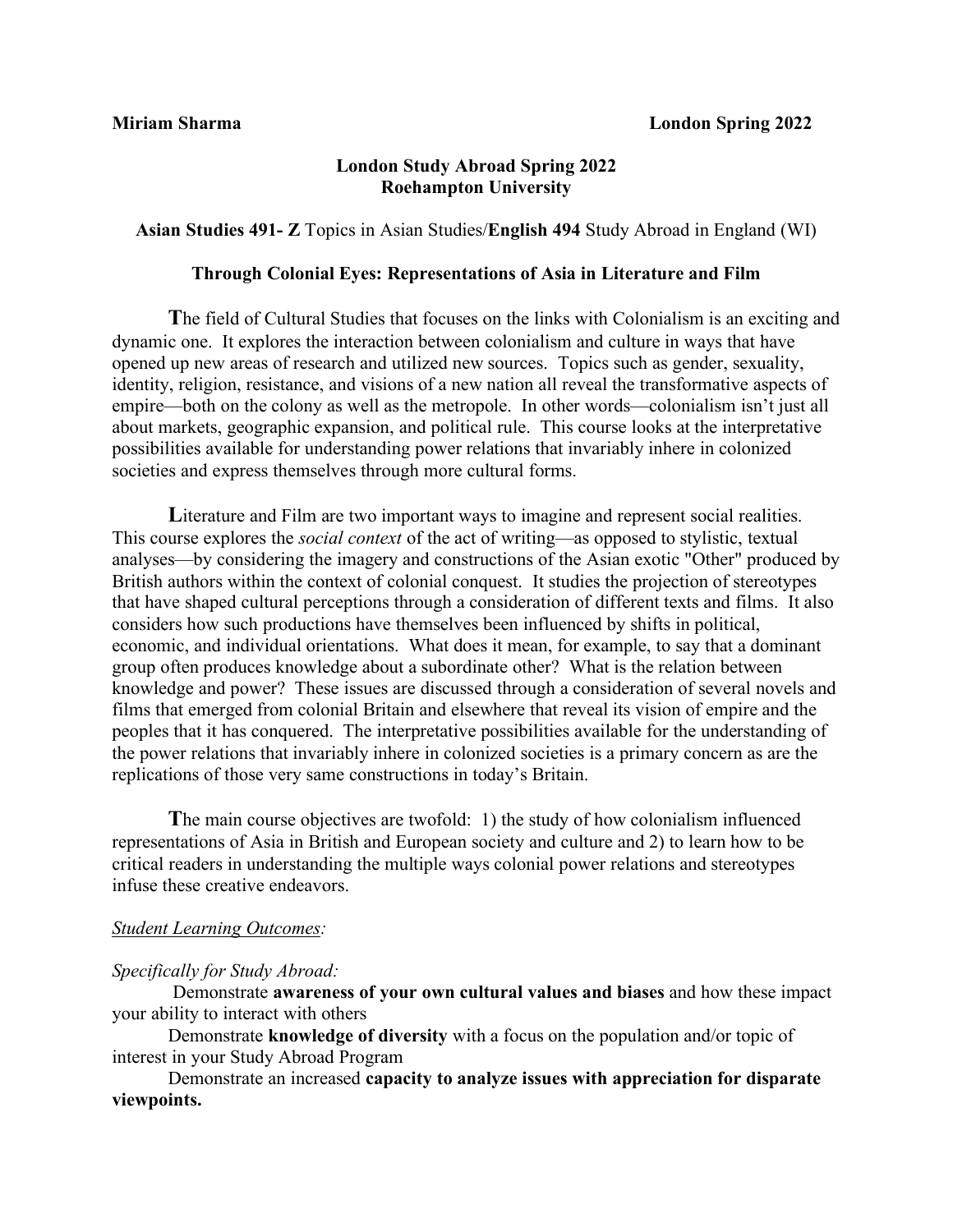Be able to communicate appropriately and effectively with diverse individuals and groups

# *Specifically for this Course:*

An understanding of the ways that literature reflects social realities and enhances our knowledge.

Demonstrate an understanding of key creative texts that reflect specific issues relating to the formation of class, race, gender, and religious identities in Britain.

Demonstrate an integration of this knowledge with the study location

An encouragement of questions that challenge our previous assumptions and cultural values that lead to new insights and an appreciation of multiple viewpoints

#### *Texts*:

*Kim,* Rudyard Kipling *Passage to India*, E.M. Forster  *Burmese Days*, George Orwell *The Sea Wall*, Marguerite Duras *The Quiet American*, Graham Greene *Heart of Darkness*, Joseph Conrad *Things Fall Apart*, Chinua Achebe (166)

*Films*: TBA [will relate to the texts]

#### *Criteria for Student Evaluation:*\*

▪ attendance and participation in the class discussions **(10%).**After **three** absences, each one will result in a  $\frac{5\%}{5\%}$  lowering of your grade. Both the instructor and the students are also expected to be on time. Three late entries are *considered an absence*, as is anything over 15 minutes after the start of class.

▪ two presentations on topics engaging issues that arise from the class and reading materials **(10%).** These will show an appreciation of how different issues (e.g., class, race, gender, generation) intersect and overlap with one another.

▪ reading journal: weekly entries on the class materials and discussions **(30%).** These will assess your thoughtful and analytical reactions and how they may relate to your actual experiences in London as well as reflect your ability to interact and communicate effectively with others in a foreign setting; they will be collected and graded periodically.

▪ two 2-3 page "letters" to characters in the books read or to others **(10%).** To assess how well you comprehend and empathize with the key issues and dilemmas that the characters may face.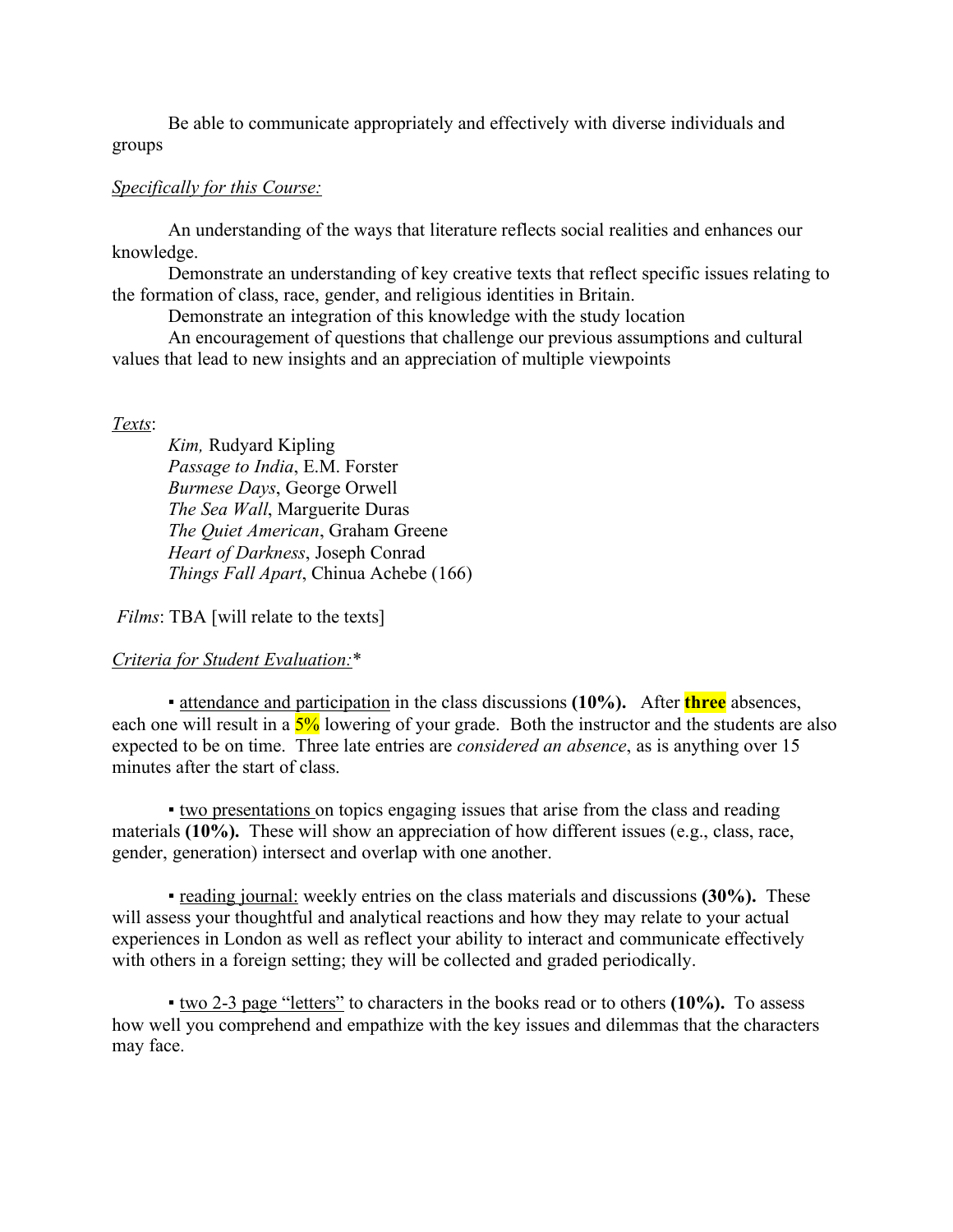▪ two critical essays of 1250 words each (c. 5 pages) that takes up several of the major themes addressed in the readings **(40%).** 

\**All percentages given are to be understood as general guides*.

#### *Grading Guidelines*:

A work: outstanding work that demonstrates significant mastery of subject materials; i.e., shows analytical reading and critical engagement with conceptual issues.

Responds to questions (all parts)

Shows original thinking in presentation of own ideas

 Excellent presentation; i.e., develops a focused and clear argument and articulates a sustained train of logical thought.

Pays attention to spelling and grammar.

B work: shows clear evidence of engagement with the materials as well as critical insight Responds to questions (all parts)

 Develops a focused and clear argument that proceeds logically (i.e., has a beginning, middle, and conclusion)

Very good standard of presentation

C work: shows some understanding of the key factual and/or theoretical issues and addresses them

 Responds to question (all parts) Reveals, in places, examples of a clear train of thought or argument Concludes properly Good standard of presentation

D work: \* shows some awareness and understanding of the materials or theoretical issues, but with little development

 Questions or parts are omitted Misunderstandings are evident Shows some evidence of planning, although irrelevant/unrelated material included Fails to develop a clear or coherent response, but shows occasional knowledge or insight

F work: \*fails to address materials or develop an argument; irrelevant response Fails to address question Fails to demonstrate knowledge of the key issues or arguments Contains clear conceptual or factual errors or misunderstandings Poorly organized/or poorly written

\* I will make a special effort with any student who has borderline work and desires to improve upon it.

*All percentages given are to be understood as general guides*.